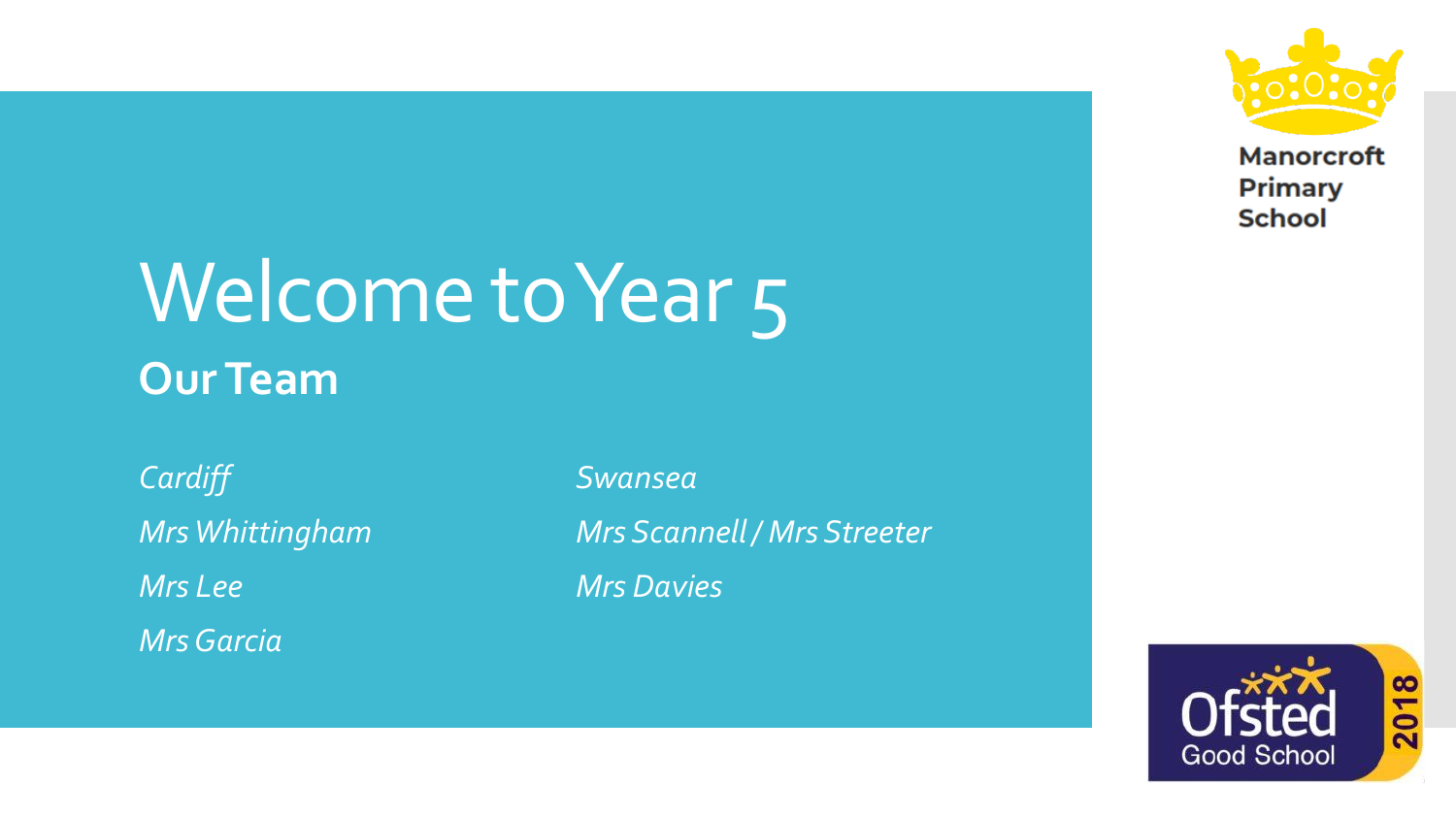### Year Group **Expectations**



- Hand hygiene & Catch it, bin it, kill it
- Attendance
- Uniform
- PE kits
- Handover
- Reading Record & Weekly Diary
- Home learning Reading, Spelling focus, Times tables and Project

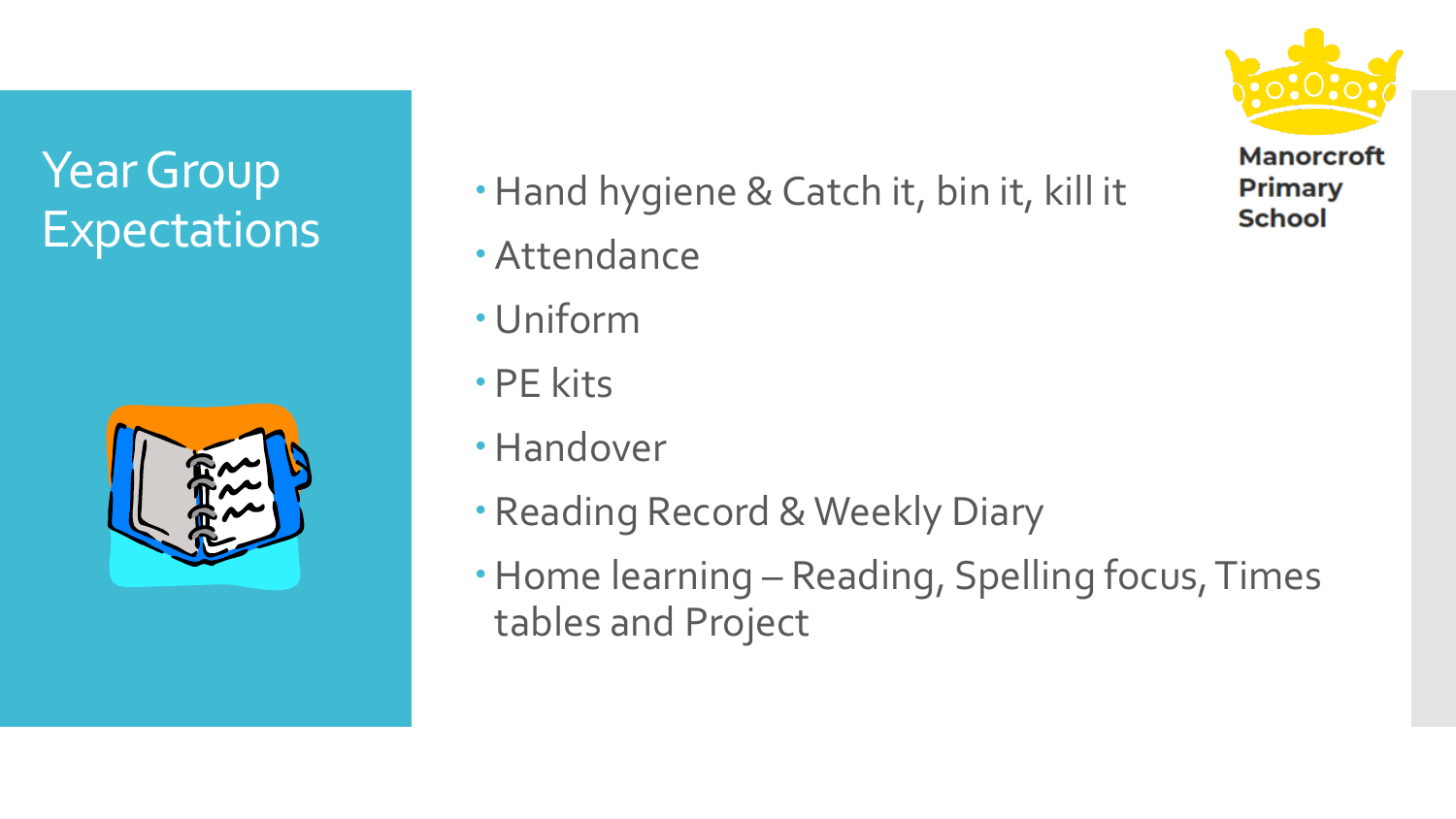#### Our Curriculum



- Wide range of genres covered
- Linked to Projects
- Talk4Writing
- Phonics
- Spellings & grammar
- Children expected to read every day
- Example comprehension questions
- Reading book

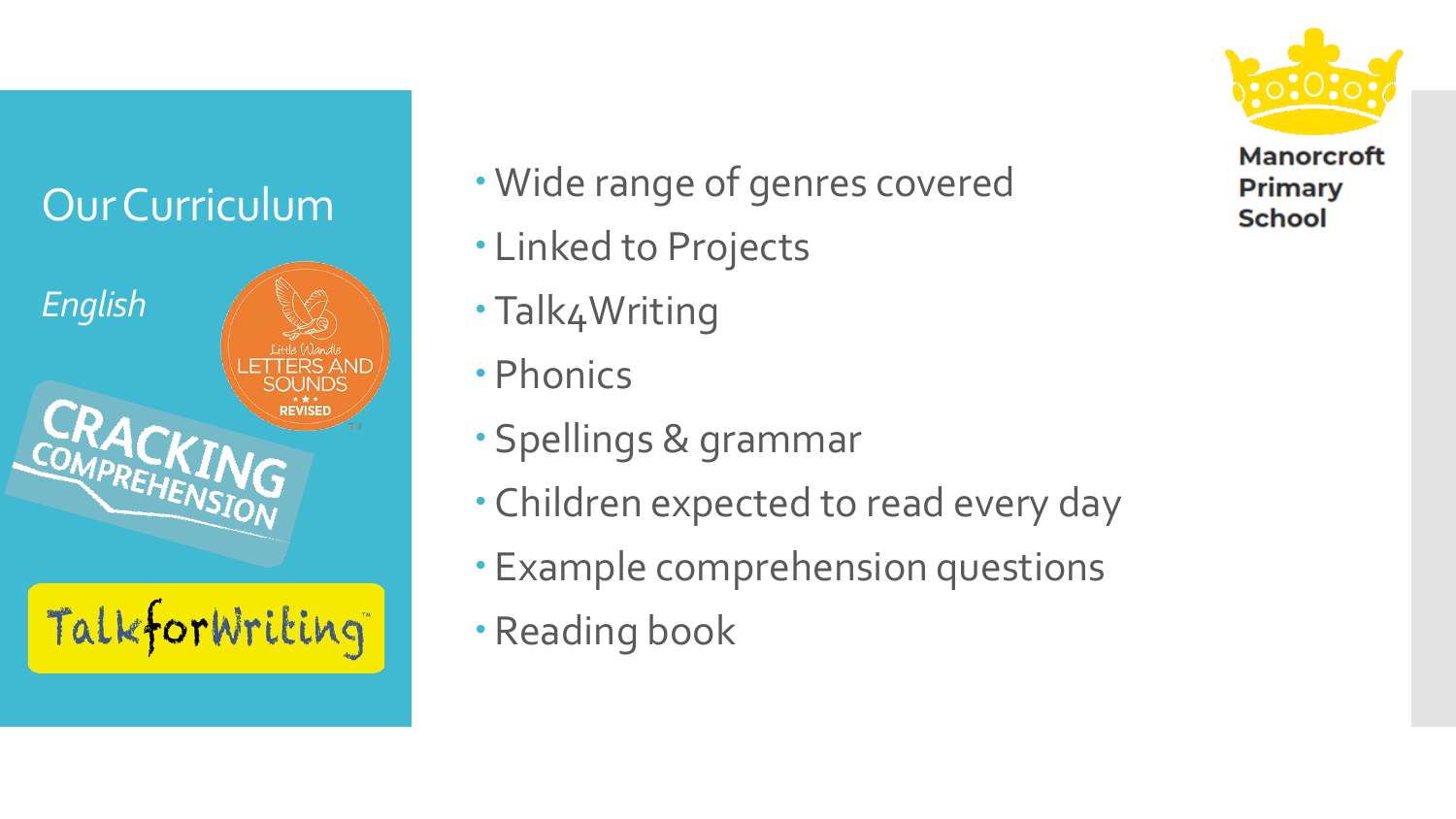

All areas of National Curriculum covered

Taught using **Maths Mastery** approach

- *Fluency*
- *Reasoning*
- *Problem solving*
- My Maths & Times Tables Rockstars



**School**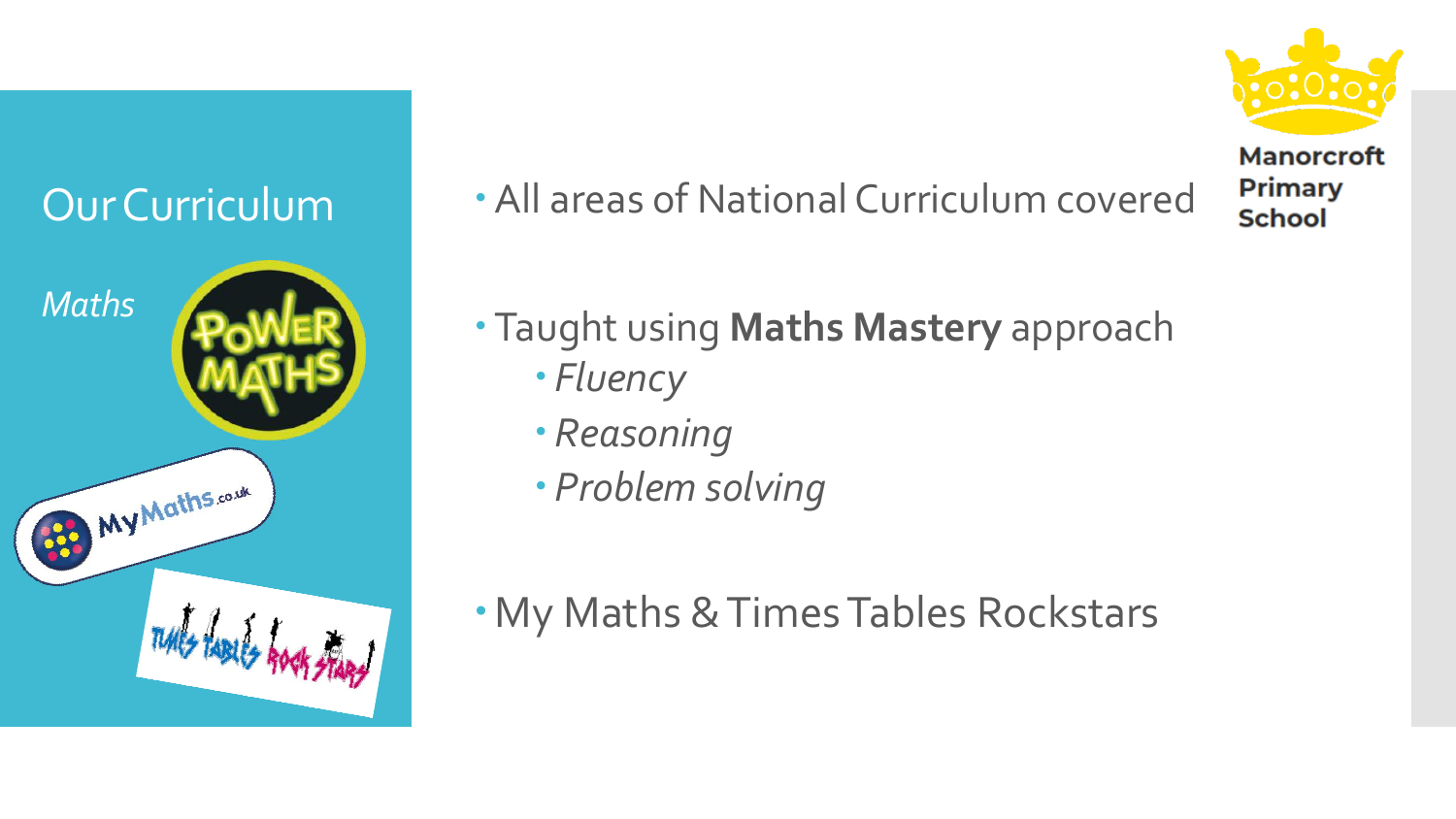#### Our Curriculum

*Projects*



- Autumn 1 –Ancient Civilisations/Tomb Builders
- Autumn 2 Dynamic Dynasties/Taotie
- Spring 1 Alchemy Island/Can you clean dirty water?
- Spring 2 Stargazers/Forces
- Summer 1 Sow, Grow and Farm/Eat the Seasons
- Summer 2 –Time Traveller/Animals including Humans
- Archaeology Day (Friday 3rd September)
- Chinese Ceramic & Dance Workshop (Monday 1<sup>st</sup> November)
- Community Sports Day RHUL (Tuesday 8<sup>th</sup> March)
- Winchester Science Centre (Spring 2)
- Allotment Day (Summer 1)
- Y5 Campout (Friday 17<sup>th</sup> June 2022)

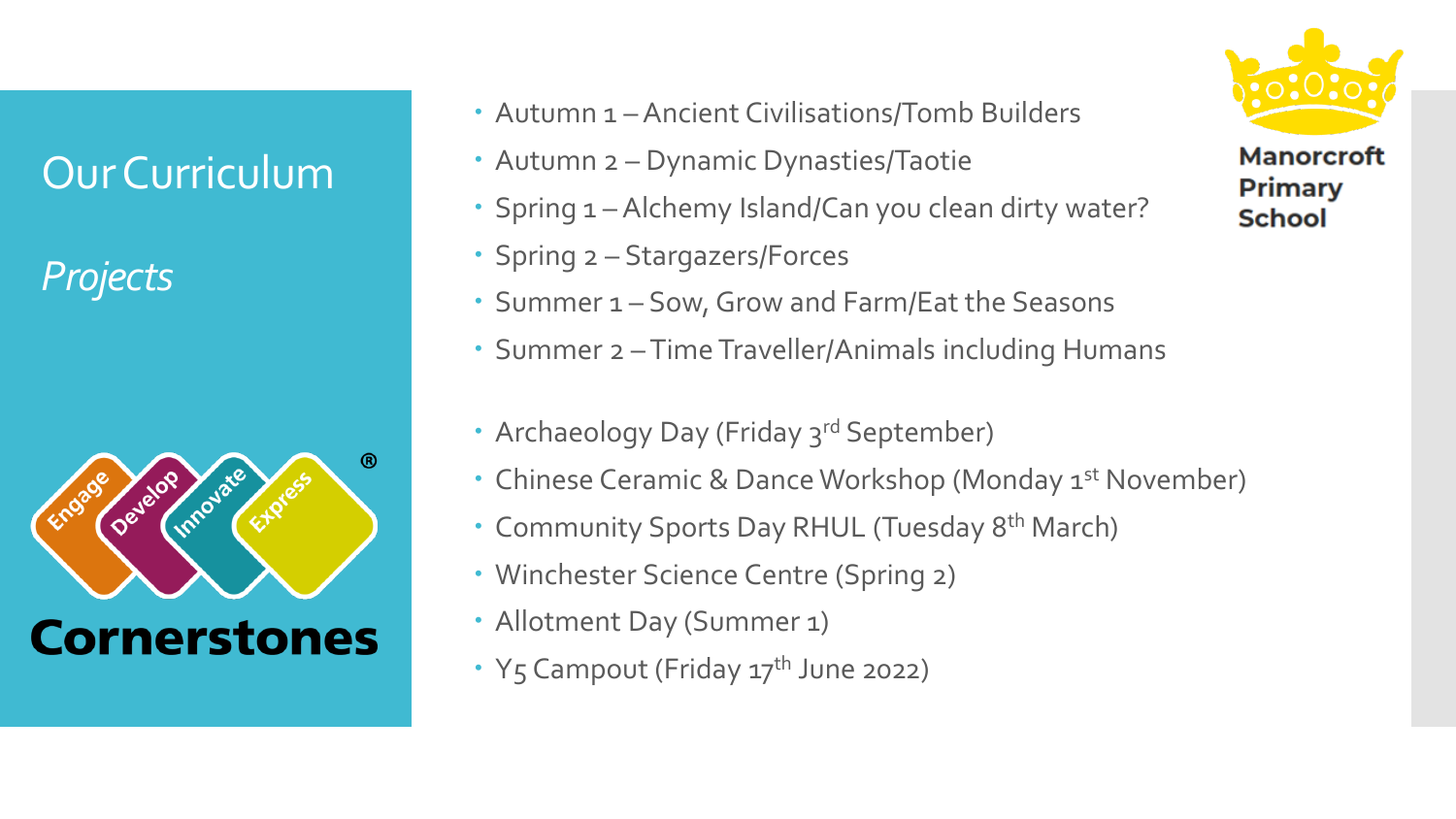#### Our Curriculum

*PSHE*



- Follow the Jigsaw scheme of work, incorporating British Values and our school values
- Staying safe online
- School behaviour system
- Lunchtime support
- Reflection

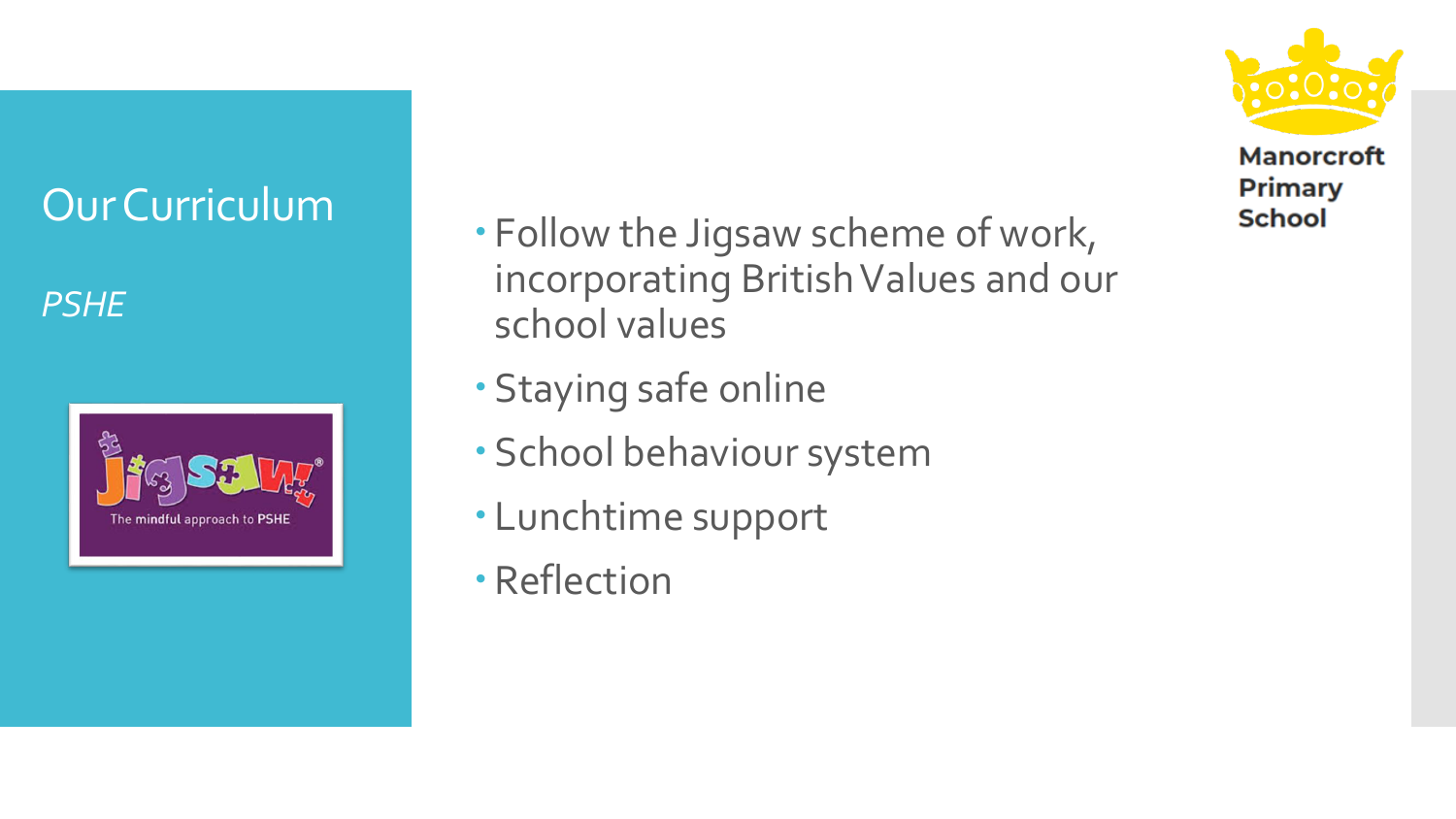

**Primary School** 

#### Our Curriculum



- **Outdoor Learning We make use of our wonderful grounds in as** many lessons as possible
	- Allotment
	- Forest School sessions Spring 1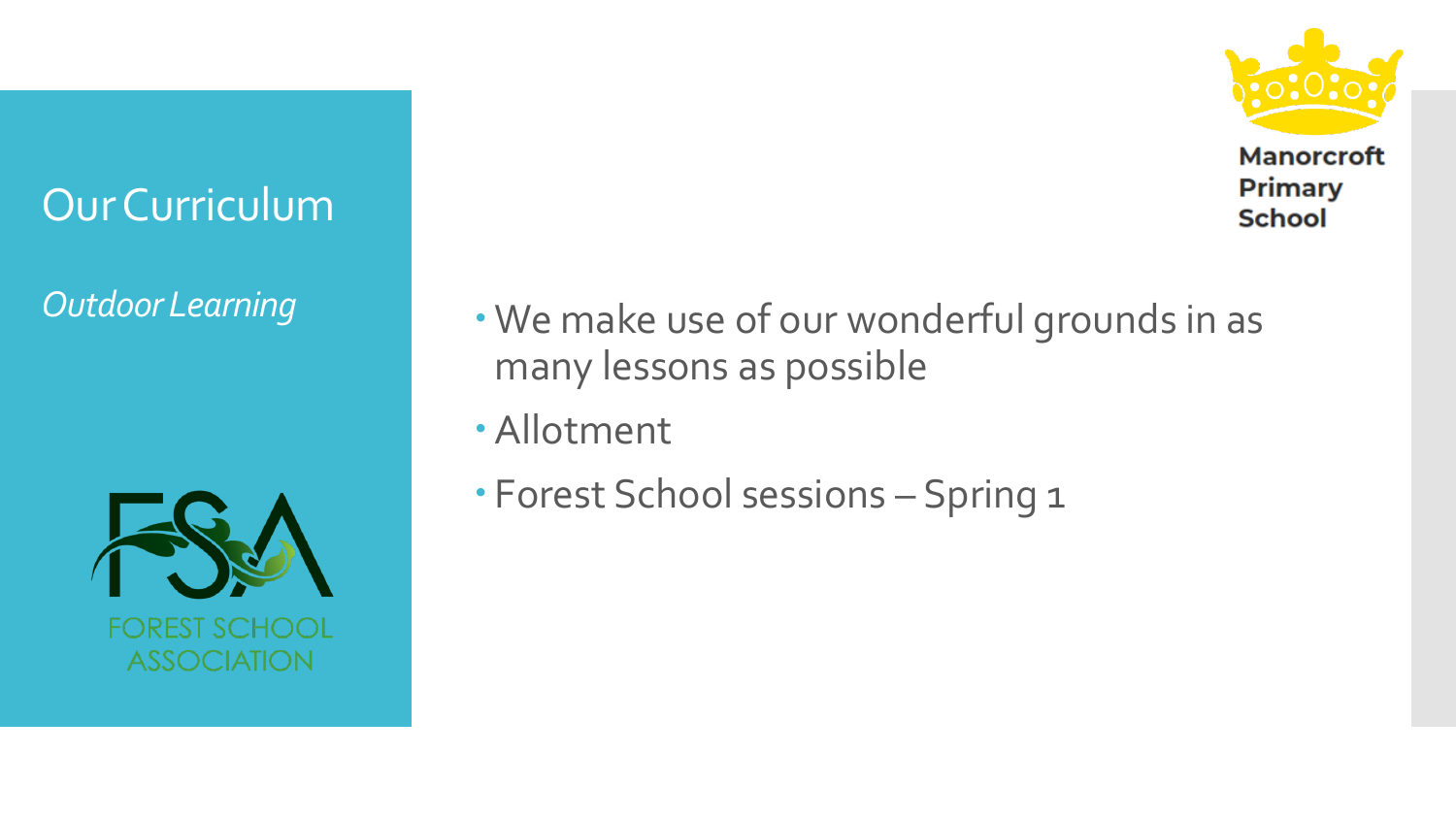

**Manorcroft Primary School** 

#### End of Year **Expectations**



 Further information about parent workshops will be available later in the year.